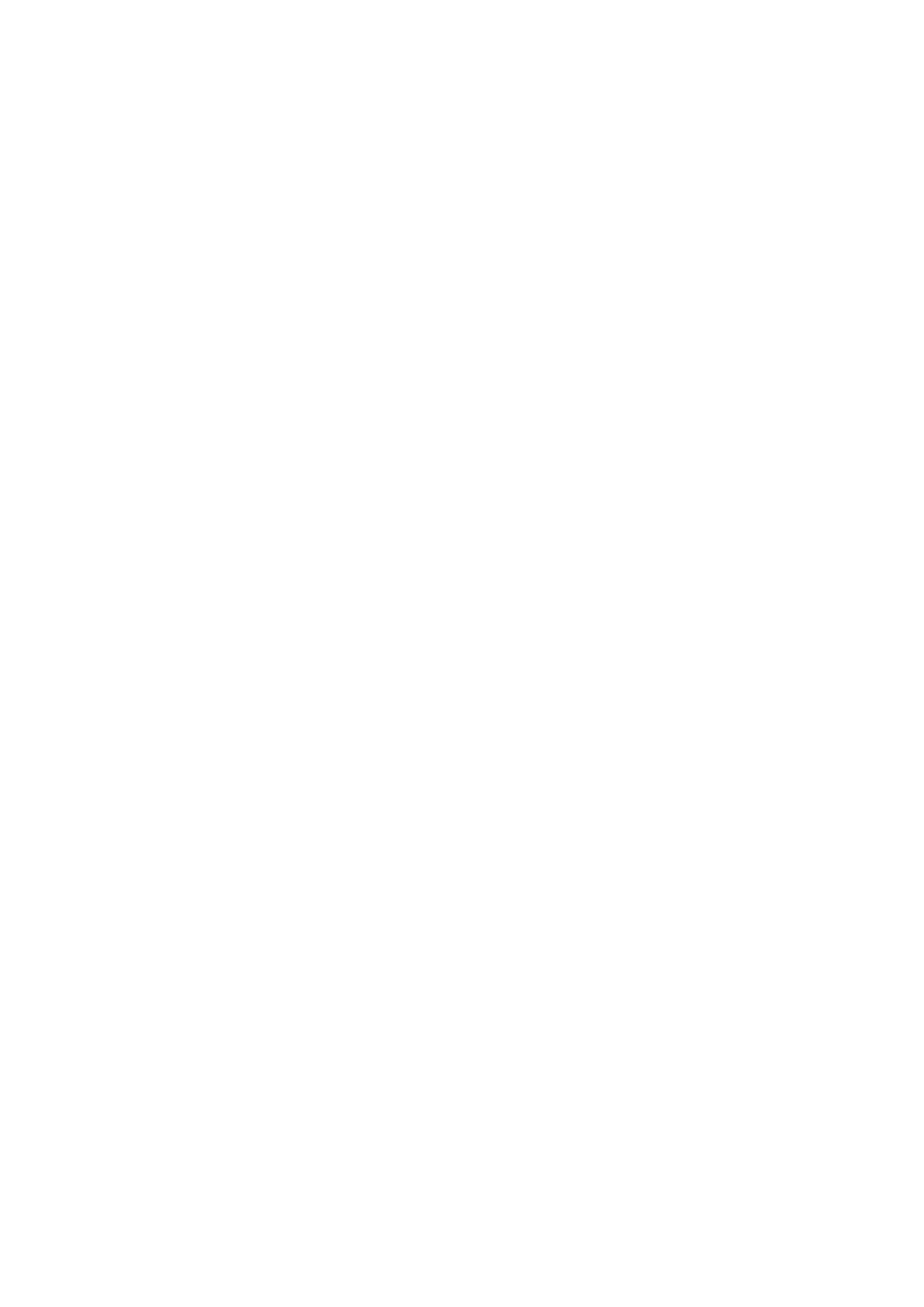Because of the snow thermal conductivity  $\lambda_{sn} = 0.1$ -0.4 W/mK, the coefficient  $k_a = 1.0$ -*10.0*. The condition of soil at any time and any point is characterized by temperature and the parameter  $\theta$ , which shows the quantity of free frozen water (Fig. 3).

For climatic cycles modeling the *FTSM* software uses the month and year cycles. The region of Nadym with the permafrost layer up to 300 m thick is taken as an example.

While modeling the behavior of the active soil layer in various climatic cycles the maximal thawing depth of the permafrost during the summertime serves an important climate property. Sometimes an important climate property is the position of the permafrost upper surface. (*PUS*) which is roofing the frozen grounds. The pace of downward moving of the *PUS* enables forecasting of further permafrost thawing. The speediest uptrend for the average temperature of the Earth is 0.1 °C per year. That means that in a century temperature may rise by  $10^{\circ}$ C.



**Fig. 3.** The temperature distribution (the solid line) and the parameter  $\theta x l \theta$  (the dashed line) versus the depth of the active soil layer.

We will consider the up-to-date climate condition with the average yearly temperature  $t_{av}$  =-6.65  $^{\circ}$ C along with the speediest global warming up to the average yearly temperature  $t_{av+10} = 3.35$  <sup>o</sup>C. For comparison we consider three variants: A - the normal up-to-date condition; B - the equal increase of the temperature during the whole year by  $10\degree C$ ; C - the increase of the temperature by 20  $^{\circ}$ C during only the warm period of the year (from May till October). In all the variants total freezing of the active soil layer during the winter months (from November till March) takes place.

The modeling results show that, in all the cases these cycles are stable: the soil temperature and the thawing depth are the same during the same periods of each year.

### **4. The value analysis**

On the finishing stage, the value analysis is applied for the construction on the frozen soils. The method of value analysis - is a method of systematic research of the functionality of the object which is aimed on cost minimizing on the stages of projecting, production and operation while the quality and the utility of the object remains constant or even improves. The spheres of implementation of value analysis during the construction on frozen grounds is shown on Fig. 4.